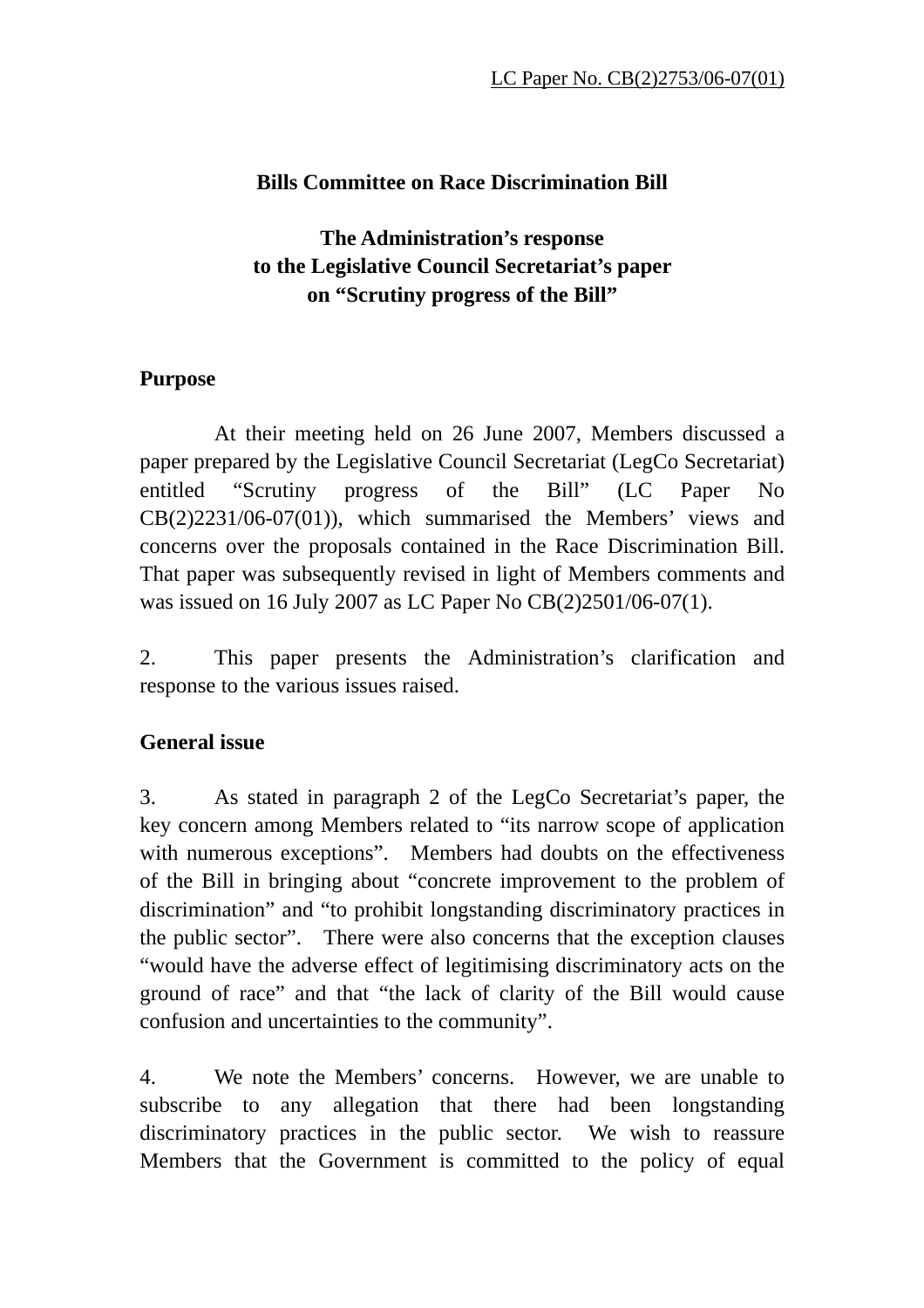opportunities for all and to the elimination of racial discrimination. The Bill is the outcome of much careful consideration balancing the legitimate rights and interests of different parties affected. It has fully taken into account the community views expressed in extensive public consultation in 2004-05.

5. With regard to the scope of the Bill, we should highlight that the Race Discrimination Bill has been modelled on the existing anti-discrimination ordinances in Hong Kong; the scope and the principal provisions are, hence, broadly similar. It is not our policy intent, nor do we consider it right, for the Bill to be extended to cover every aspect of daily life. While we are committed to combatting discrimination, we have the duty also to safeguard the fundamental rights and freedoms for all including, for example, the freedom of association and the right to protection of private and family life. Thus, like other existing anti-discrimination ordinances in Hong Kong, the scope of the Bill has been confined to the prescribed areas of education, employment and provision of goods and services, etc.

6. With regard to the exception clauses, we have explained that these clauses are intended primarily for clarity of the law and certainty of its application. Specifically, the "exception clauses" have been included for one of the following reasons –

- (a) to ensure that, although no affirmative action is required in the Bill, special measures which are intended for bestowing benefits on ethnic minorities and promoting equal opportunities for them are not regarded as racial discrimination, although these measures are targetted at particular ethnic groups to the exclusion of others;
- (b) to provide for lawful and justified protection for the legitimate rights and freedoms of others, and for other purposes which are justified on policy grounds and considerations; or
- (c) to delineate the scope of the Bill and to provide for clarity and certainty of the law in areas which were not intended to be covered by the Bill.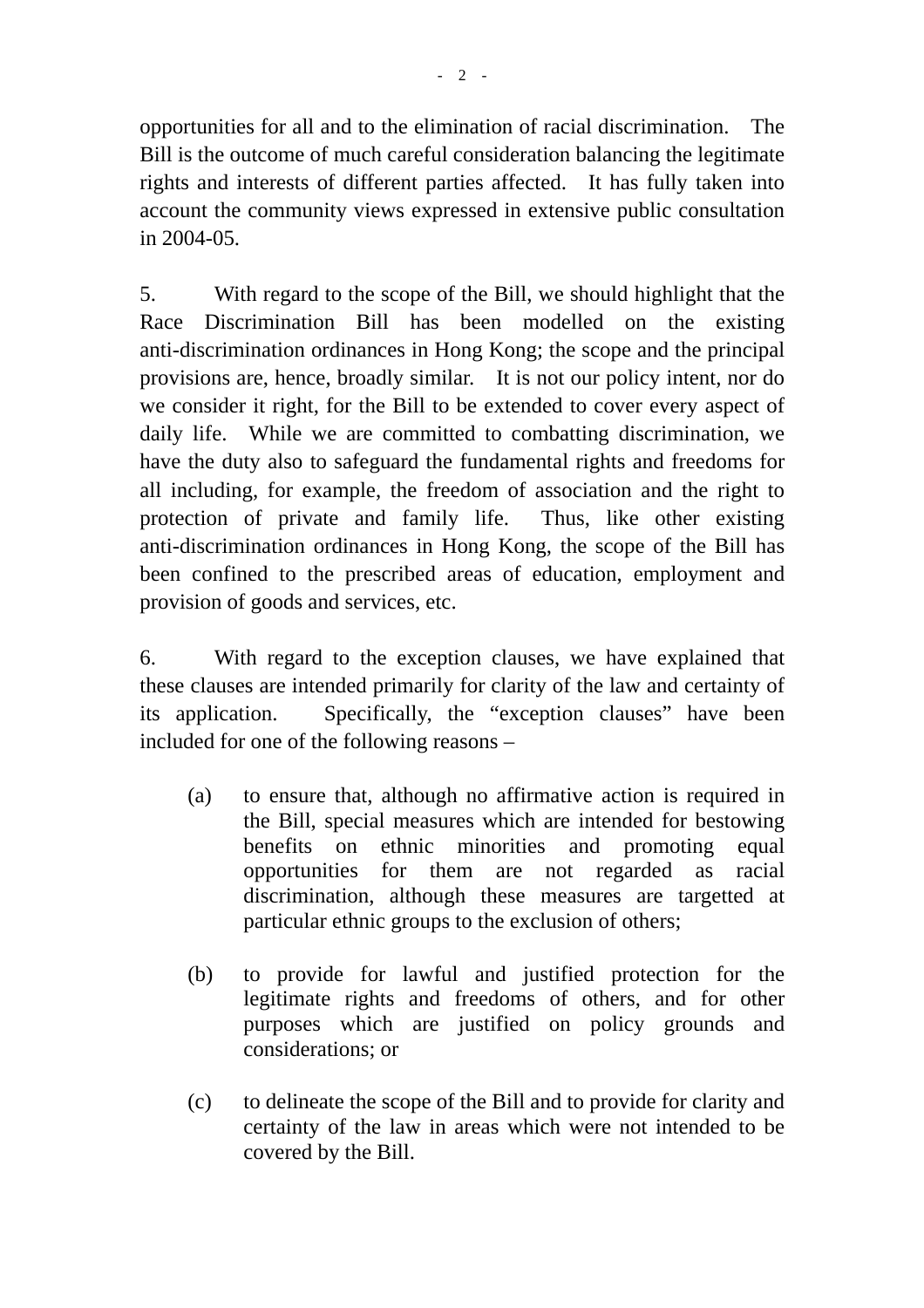A detailed analysis with explanation of the individual clauses was provided in the Annex B of the Legislative Council Brief submitted to Members on 29 November 2006. In each and every case, the exception clauses had been critically examined against the internationally accepted principles of rationality and proportionality. Every effort had also been made to ensure that the exception clauses would not cause confusion and uncertainties, nor would they result in legitimising acts of racial discrimination.

### **Specific concerns**

7. Paragraph 4 of the LegCo Secretariat's paper lists the specific issues which Members regard fundamental and need to be resolved "to facilitate the Bills Committee's decision on the way forward for its scrutiny work". These are –

- (a) Clause 3 regarding the application of the Bill to the Government;
- (b) Clause 4 regarding the distinction between direct and indirect discrimination;
- (c) Clause 8 regarding the exclusion of new arrivals from the Mainland from the scope of the Bill; and
- (d) Clause 58 regarding the exception for languages.

8. We shall address the concerns raised by Members in the following paragraphs.

#### *Application to Government*

9. As stated in paragraph 7 of the LegCo Secretariat's paper, Members' concern was primarily over Clause 3 which they regarded as "granting a broad exemption for the performance of functions and powers of the Government". They perceived difficulties in determining whether an act done by the Government is an act "that is of a kind similar to an act done by a private person" and observed that members of the public would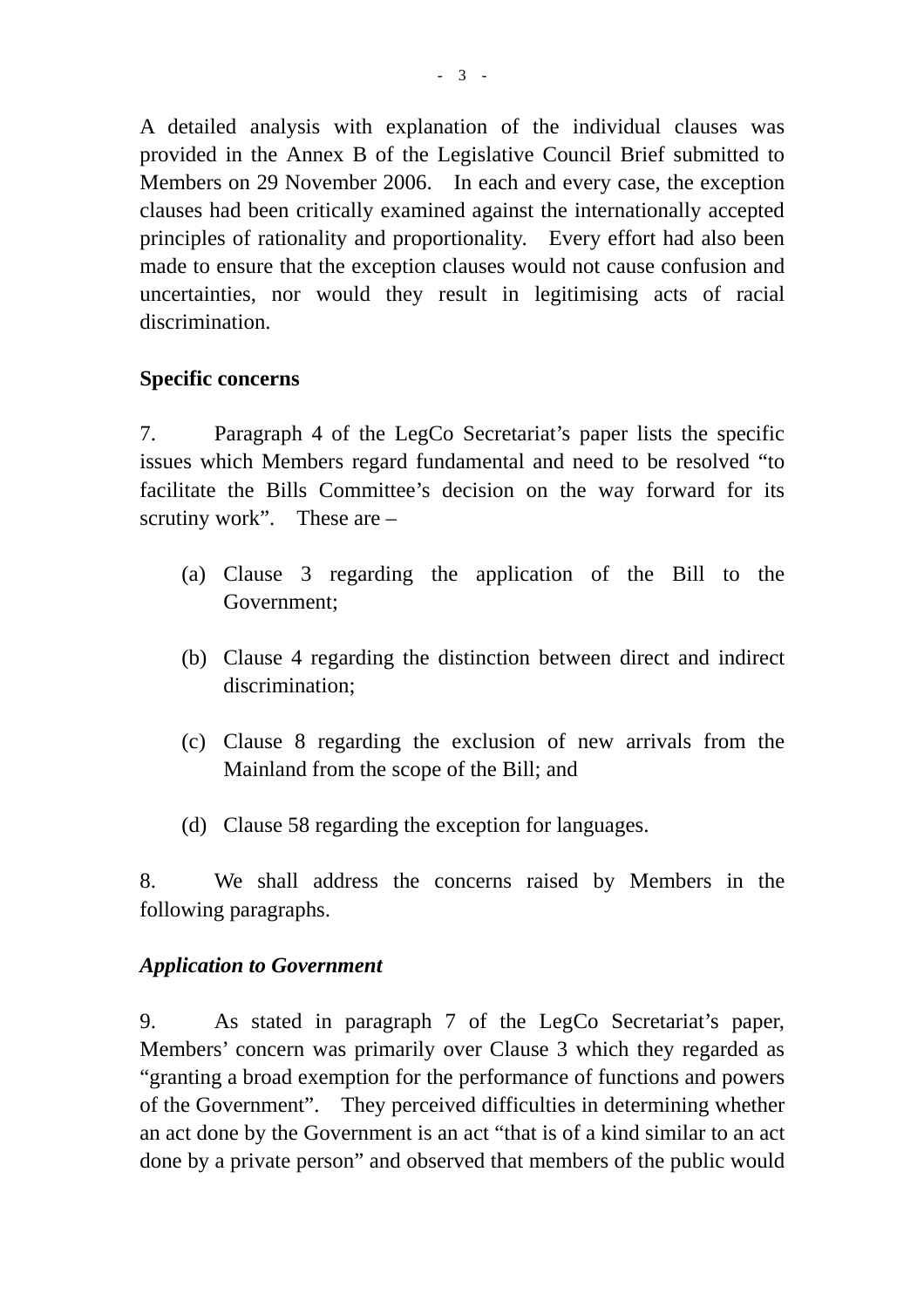have "additional financial burden of incurring legal costs" in seeking redress under the Hong Kong Bills of Rights Ordinance, Cap 383 (HKBORO).

10. For perspective, it should be recognised that there are existing constitutional and statutory provisions under the Basic Law and the HKBORO, which guarantee the fundamental rights and freedoms of individuals in Hong Kong, including the right against discrimination. The HKBORO in general prohibits the Government and public authorities from engaging in practices that would entail any form of discrimination, including discrimination on the grounds of race and colour. These provisions are further buttressed by the rule of law in Hong Kong and by an independent and impartial judiciary. In addition, avenues are available to address complaints against public authorities, through e.g. the Ombudsman, the Complaints Against Police Office and complaint channels in bureaux and departments.

11. One of the main considerations which called for the introduction of the Race Discrimination Bill has been that both the Basic Law and the HKBORO bind only the Government and public authorities. They do not cover acts of racial discrimination in the private sector. This was the cause of concern, both locally and with the United Nations Committee on the Elimination of All Forms of Racial Discrimination.

12. It was against this background that the Bill was prepared and subsequently introduced into the Legislative Council, specifically to address concerns over the lack of specific legislation "protecting persons from racial discrimination to which they may be subjected by private persons, groups or organizations."  $\frac{1}{1}$  For the sake of parity of treatment, we have proposed in Clause 3 that the Bill, when enacted, would apply "to an act done by or for the purpose of the Government that is of a kind similar to an act done by a private person." In other words, the proposed provisions will apply to both the Government and the private sector. Clause 3 is not meant to be an exception clause and ought not be regarded as "granting a broad exemption".

 $\overline{a}$ 1 Paragraph 17, Concluding Observation of the Committee on the Elimination of All Forms of Racial Discrimination, issued in 2001 after its consideration of the First Report of the HKSAR under the International Convention on the Elimination of All Forms of Racial Discrimination.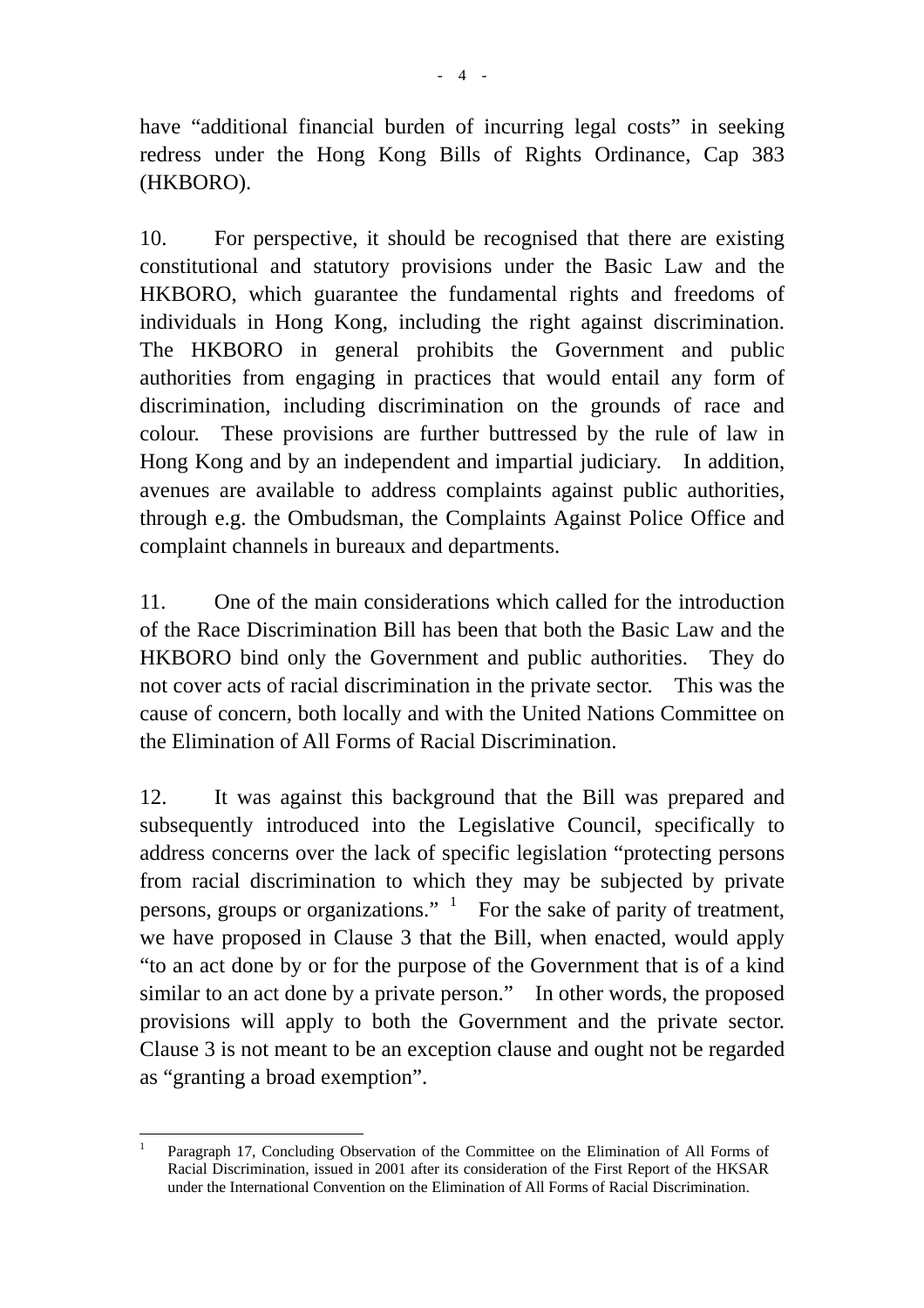13. With regard to the determination of "an act done by the Government that is of a kind similar to an act done by a private person", this is a question of fact which will ultimately have to be determined by the Court in light of the relevant circumstances of each individual case. We should also reiterate the point that the Bill does not absolve the Government and public authorities from existing obligations under the Basic Law and the HKBORO. Hence an act that contravenes the HKBORO (which prohibits all forms of discrimination by Government and public authorities) may be challenged in the Court under the HKBORO, even if it were not specifically covered under the Bill. We therefore consider it unnecessary to further extend the scope of the Bill to cover other government functions. We should also be cautious that such an extension of scope could be abused. The Government might be exposed unjustifiably to litigations whenever a practice or policy is perceived to be less favourable to members of a certain race. This has far-reaching repercussions on the Government's ability to make policy and will seriously hamper efficient administration.

### *Distinction between direct and indirect discrimination*

14. As stated in paragraphs 11 to 13 of the LegCo Secretariat's paper, Members have questioned the need to include the "tests of justification" in Clause 4 of the Bill, which in their view could cause confusions and uncertainties to the community. They also do not consider it necessary to distinguish between direct and indirect discrimination.

15. We should point out, first of all, that the distinction between direct and indirect discrimination is a well established concept. It is not arbitrary. It recognises that discrimination does not only take the form of treating another person less favourably on the ground of race (which is direct discrimination), but that it may also take the form of imposing a requirement or condition which, although applied equally to people of different racial groups, will have a disproportionate negative impact on people of certain particular racial group(s) because they cannot comply with it and the requirement or condition cannot be justified irrespective of the race of the person to whom it is applied (the latter is indirect discrimination). The Bill therefore proposes to make racial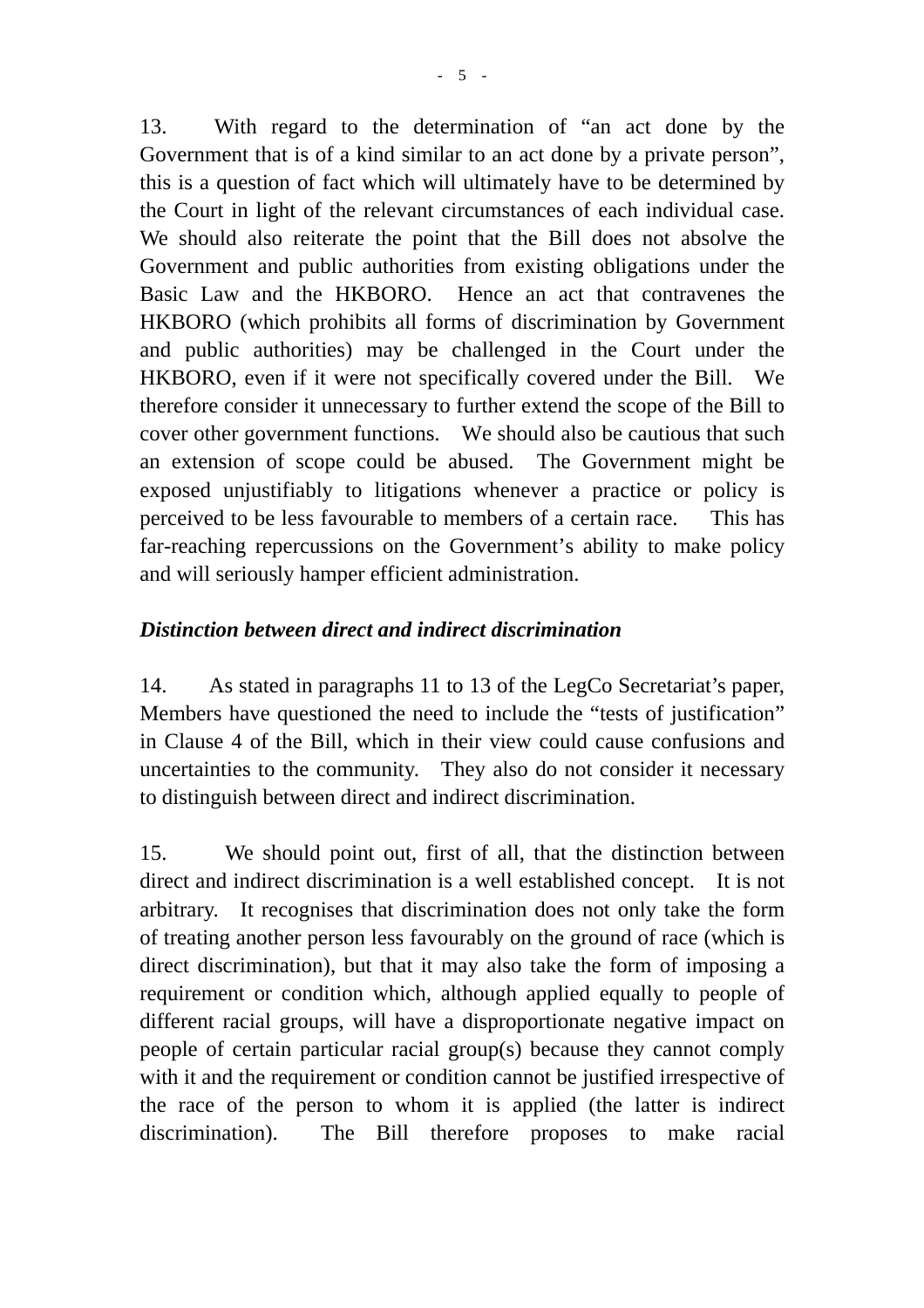discrimination unlawful, irrespective of whether it takes the form of direct or indirect discrimination.

16. It is also an internationally accepted principle that not all forms of differential treatment are to be regarded as discrimination. Hence, particularly in the context of indirect discrimination, any differential treatment, requirement or condition is justifiable if the criteria for such differentiation are reasonable and objective and if there is a legitimate aim for it.

17. The purpose of Clause 4 is specifically to reflect the legislative intention and to put these definitions and assessment criteria clearly on the statute books, so as to prevent misunderstanding or misinterpretation on their application. We share Members' view over the need for members of the public to understand the proposed statutory provisions which are cast in legal language. We have, therefore, proposed in the Bill to entrust the Equal Opportunities Commission (EOC) with the responsibilities, in addition to enforcement of the legislation, to work towards elimination of discrimination and to promote equal opportunities among different races. These activities will include public education to promote awareness and understanding of the law. Moreover, to facilitate compliance, the EOC will also draw up codes of practice which will provide guidance for people in each of the areas of activities covered by the Bill before the relevant legislative provisions are brought into effect.

18. As reflected in paragraph 12 of the LegCo Secretariat's paper, Members have raised question on feasibility of adopting the definition of indirect discrimination from the UK Race Relations Act (RRA). In this connection, it would be relevant to note for background that the new subsections 1(1A) to 1(1C) of the RRA were only recently added under the UK Race Relations Act 1976 (Amendment) Regulations 2003. The amendment was made specifically to implement Directive No 2000/43/EC of the European Council issued on 29 June 2000, commonly referred to as the "European Race Directive".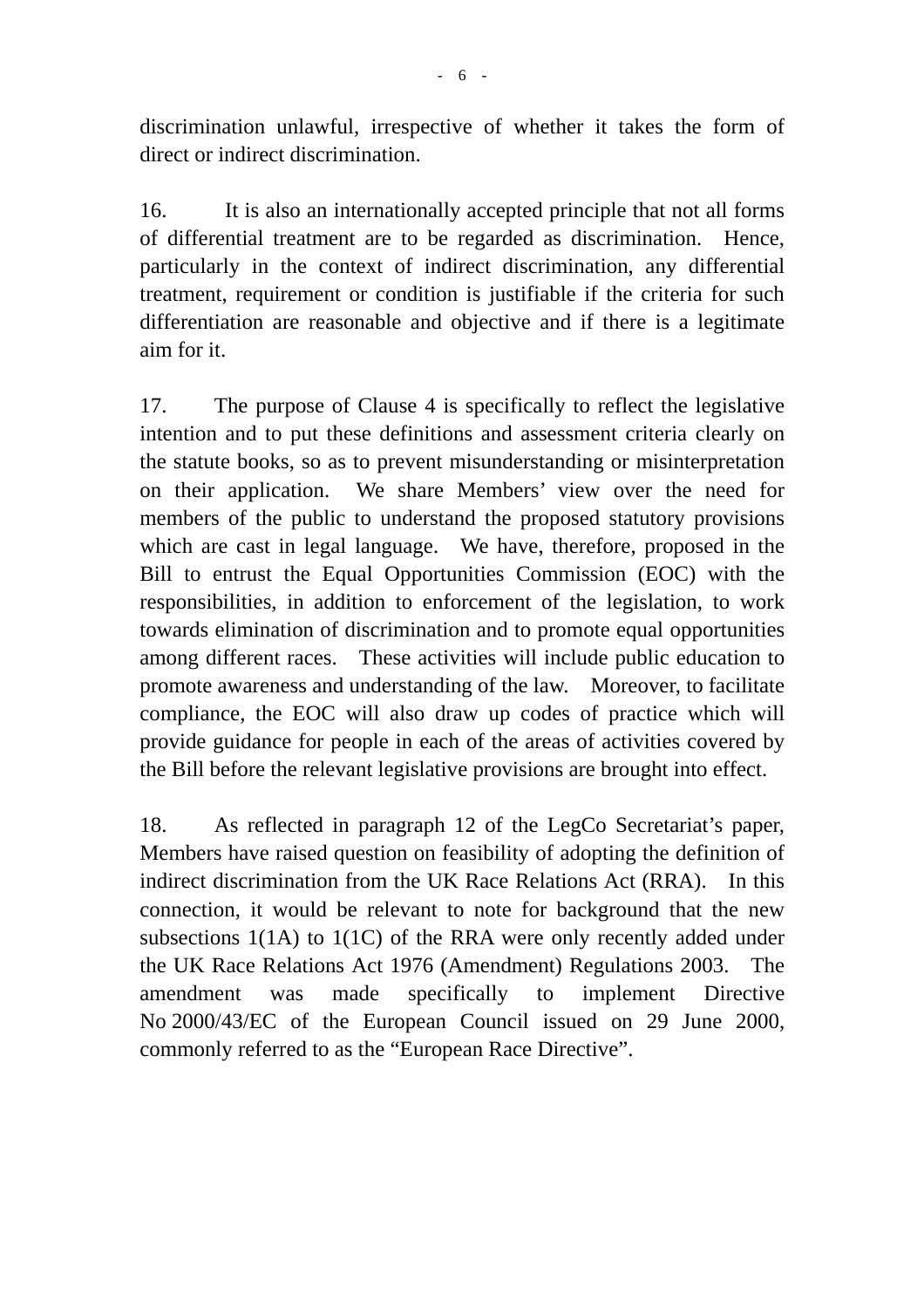19. The definition of indirect discrimination in Article 2(b) of the European Race Directive, which was adopted by the UK in 2003, is as follows –

> "indirect discrimination shall be taken to occur when an apparently neutral provision, criterion or practice would put persons of a racial or ethnic origin at a particular disadvantage compared with other persons, unless that provision, criterion or practice is objectively justified by a legitimate aim and the means of achieving that aim are appropriate and necessary."

20. Members will note the close resemblance of this definition with that proposed in Clause  $4(1)(b)$  of the Bill. The one significant difference is that the definition under the European Race Directive and the RRA 2003 amendment replaces "condition or requirement" with the phrase "provision, criterion or practice". This therefore broadens the definition to cover not only formal requirements and conditions but also expands it to include informal practices, thereby making it much easier for allegations of racial discrimination to be established.

21. There may be apparent merits in such an approach. However, the matter has to be viewed more carefully in perspective. First, the circumstances in Europe and in Hong Kong are vastly different. The European Race Directive was born out of a response to the rising tide of racist violence in Europe, combined with the impending enlargement of the European Community and the rise of the far right in countries such as Austria. These problems and circumstances do not exist in Hong Kong. Secondly, we are concerned that broadening the definition by including informal practices would widen the gate for accusations of racial discrimination and may encourage unnecessary litigations. It also will not be in the overall interest of the community for ordinary law-abiding citizens to be made vulnerable to risks of being inadvertently caught by the law for actions which have nothing to do with racial discrimination. Moreover, the effect and implications of the new definition have yet to be fully seen and tested. It would not be prudent to adopt it in the present Bill which is an entirely new piece of legislation for Hong Kong, and without the benefits of experience with the proposed statutory provisions.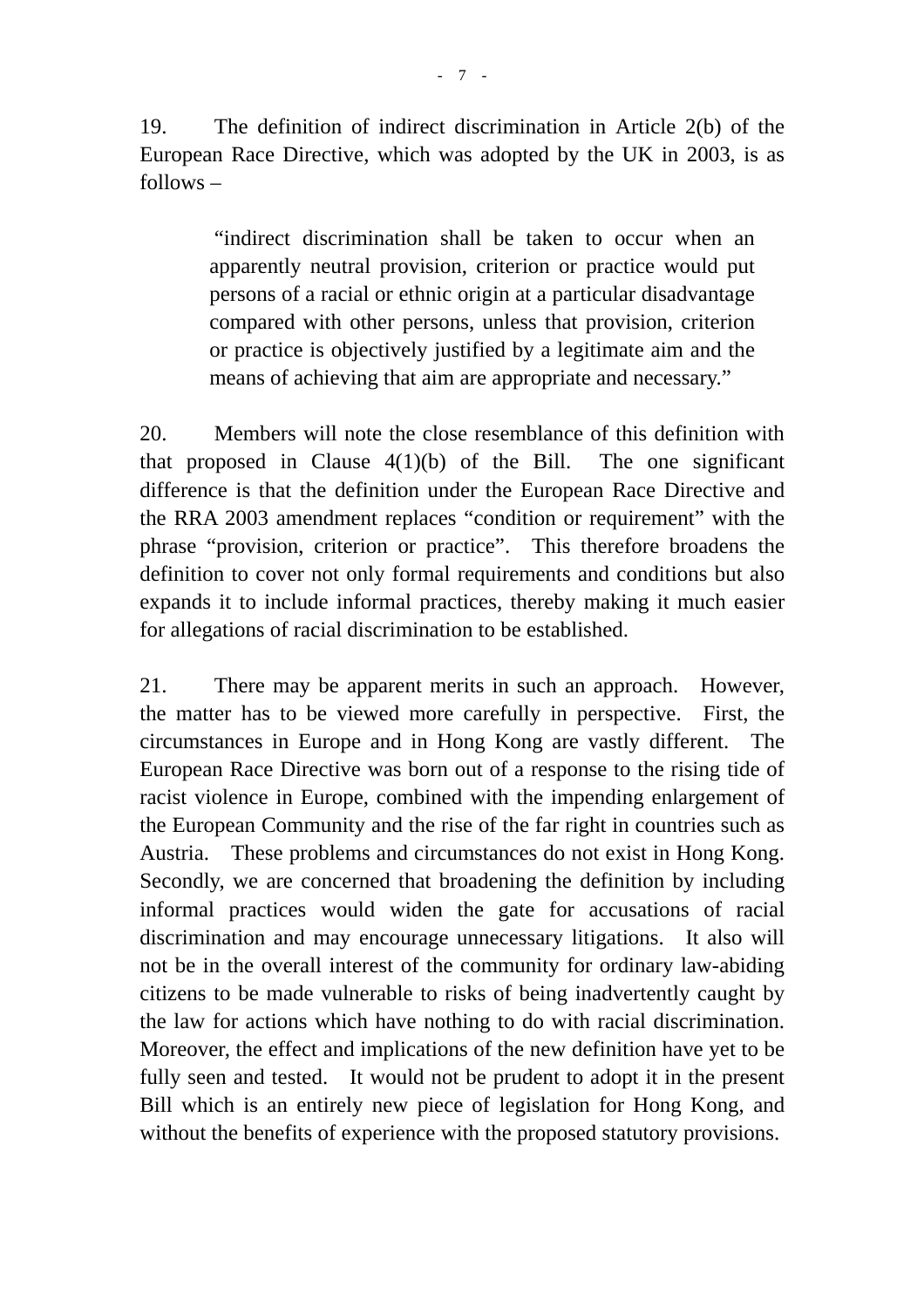22. With regard to the Chinese Language requirement for admission to universities<sup>2</sup> (ref. paragraph 13(c) of the LegCo Secretariat's paper), we have explained the relevant background and justifications in LC Paper No. CB(2)2573/06-07(01) entitled "Flexibility in the Application of Chinese Language Requirement for the Admission of Non-Chinese Speaking Students into UGC-funded Institutions" issued on 30 July 2007. Notwithstanding the general language admission requirement, the UGC-funded institutions have built in flexibility in the admission process by providing a number of alternative avenues to admit students (including non-Chinese speaking (NCS) students) without the requisite Chinese Language proficiency. As reported in LC Paper No. CB(2)2573/06-07(01), the Administration and representatives of the UGC-funded institutions have come to the view that in addition to the existing flexibilities, institutions may favourably consider further flexibility in the form of accepting alternative qualification(s) in Chinese for students pursuing the local curriculum and seeking admission to the institutions under the Joint University Programmes Admissions System, upon verification of certain specified circumstances being applicable to the students concerned. Building on the consensus so far, the Education Bureau will be in further discussions with the institutions on implementation arrangements.

### *Application to New Arrivals*

23. Paragraph 21 of the LegCo Secretariat's paper presented the divergent views among Members regarding whether or not new arrivals should be classified as a distinct racial group under the Bill. Members in favour of such a classification have asserted that "new arrivals constitute a distinct community" and that "some people may have a preconception against new arrivals from the Mainland which is formed because of the accent and culture of these new arrivals". Other Members, however, considered that "the Bill should not cover discrimination against these new arrivals as such discrimination is not based on racial grounds".

 $\overline{a}$ 2 Members may note please that local students applying for entry to undergraduate programmes funded by the University Grants Committee are generally required to obtain a pass in Advanced Supplementary Level Use of English and Chinese Language and Culture in the Hong Kong Advanced Level Examination (not a pass for the subject of Chinese Language in the Hong Kong Certificate of Education Examination as stated in paragraph 13(c) of LegCo Secretariat's paper) before the institutions would consider their applications.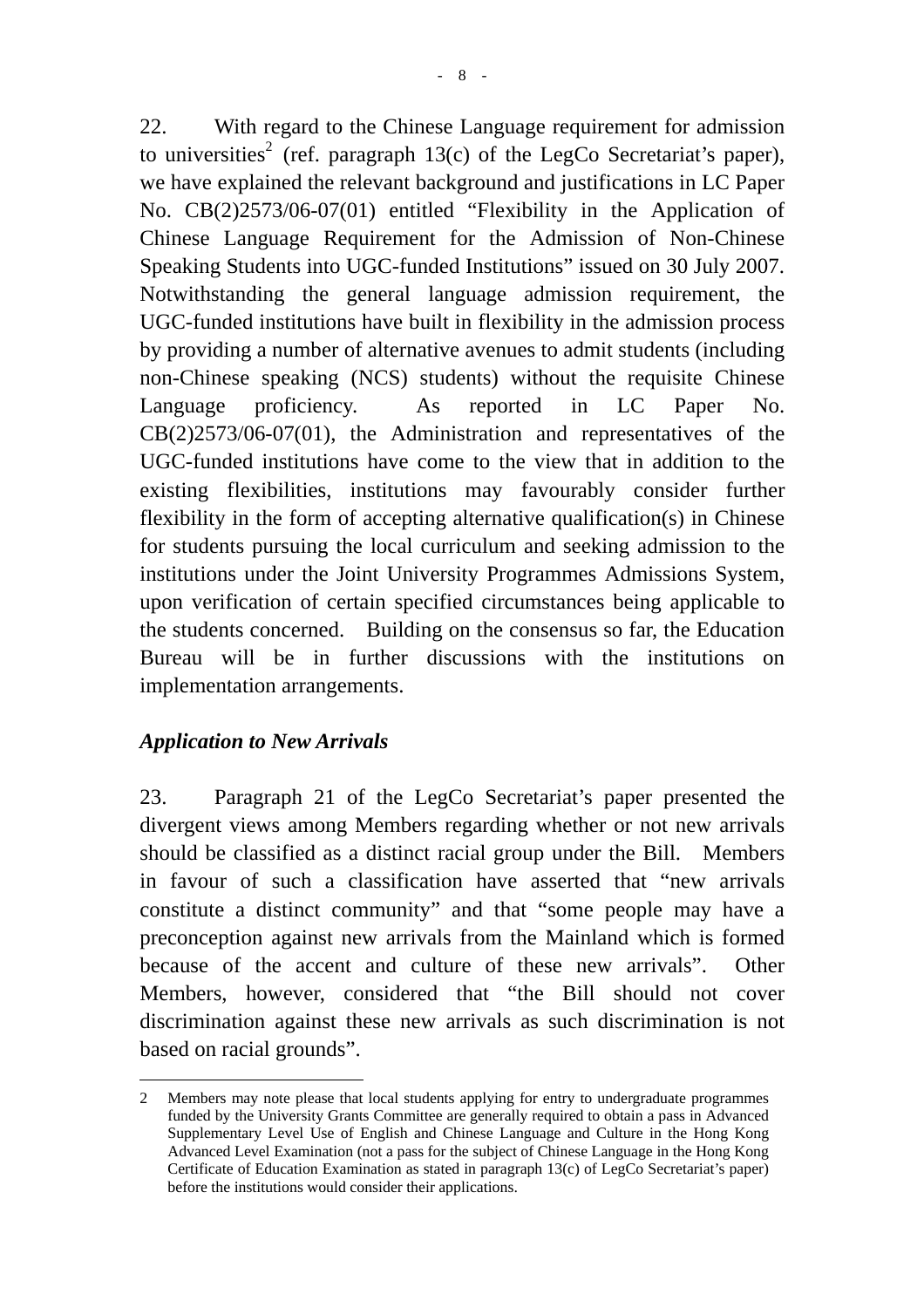24. Given the purpose of the Bill which is to render racial discrimination in specified areas of activities unlawful, a clear understanding of the concept and definition of the term "race" is fundamental. As stated at meetings and in LC Paper No  $CB(2)963/06-07(2)$  submitted to Members on 29 January 2007, the definition of "race" in the Bill is in line with the definition under the International Convention on the Elimination of All Forms of Racial Discrimination (ICERD). The same definition is also widely adopted internationally.

25. We have also explained that insofar as protection against racial discrimination is concerned, the Bill does not exclude new arrivals from its ambit as some people alleged. It applies equally to all persons in Hong Kong, including even tourists, and safeguards their right against discrimination on the ground of race. Ultimately, whether a person – be him or her a new arrival or otherwise – has suffered discrimination on the ground of race will be a matter of fact for the Court to decide. There is well respected jurisprudence on the question of what constitutes an ethnic group or a distinct racial group, notably in Lord Fraser's judgment in the *Mandla v Lee* [1983] 2AC 548. We have no doubt that our Courts will take the relevant criteria and considerations into account.

26. To define by statute new arrivals as a distinct racial group in our view would be arbitrary and inconsistent with internationally accepted practice and standard. New arrivals are identified by their status as persons who have relocated to Hong Kong permanently from other parts of the Mainland, and who have lived here for less than seven years and therefore have not attained permanent resident status. The difference between this group and other permanent residents in Hong Kong is akin to the difference "between citizens and non-citizens" which is not based on "race".

27. Conceptually, we are also of the view that new arrivals do not, as a group, constitute a distinct ethnic or racial group when measured against the definition of "race" under ICERD and the criteria set out in the Lord Fraser's test. The vast majority of the new arrivals are Han Chinese, ethnically the same as Hong Kong's settled majority and share a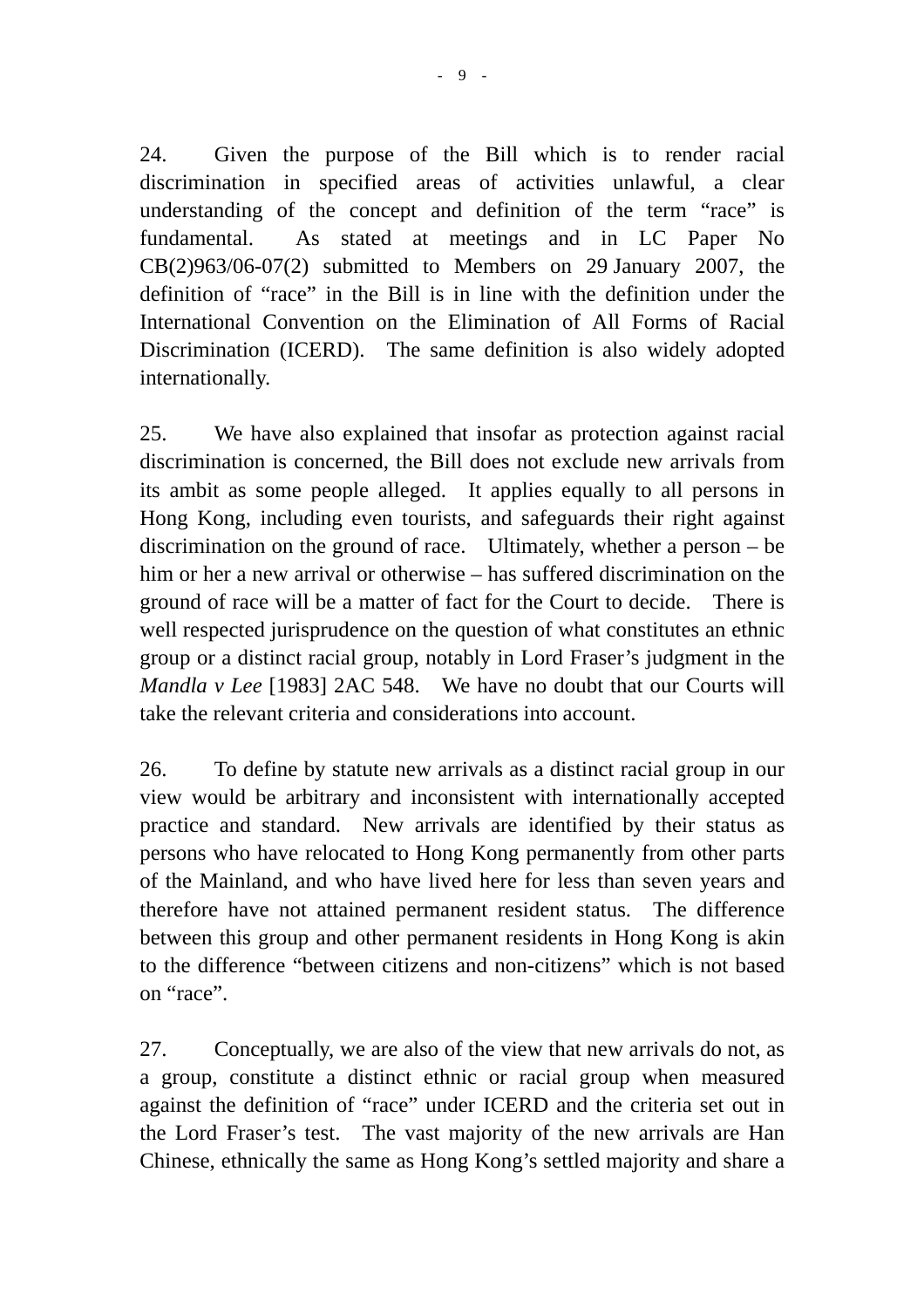common history and cultural heritage. The differences among some in accent, dialect and certain personal habits are not sufficient to justify their classification into a separate racial group.

28. The point is: the status of a person being a new arrival does not by itself make that person a member of a distinct ethnic group. Being a new arrival in Hong Kong clearly also does not alter a person's ethnicity.

29. Like Members, we are also concerned with the difficulties and discrimination which some new arrivals may at times experience. Hence, the Government has been active in providing support services to new arrival and to facilitate their early integration into community. However, the difficulties which new arrivals encounter are in the main difficulties which people commonly face in adapting to life in a new environment. The discrimination which they encounter is also largely prejudices arising from behavioral difference and from their social and economic positions, and is therefore a form of social discrimination. Since such discrimination does not arise from ethnic or racial considerations, it would not be appropriate to seek to tackle the problem through legislation on racial discrimination.

# *Use of languages and language proficiency requirements*

30. Paragraph 24 of the LegCo Secretariat's paper sets out Members' dissatisfaction over the exemption in Clause 58, particularly on "the use, or failure to use, of particular languages in regard to provision of goods, services and facilities". They were particularly concerned over the language barrier for some members of the racial minorities who, because of their inability to use English and Chinese, are inhibited from access to services. They considered that "differential treatment in access to essential services such as medical services constituted discrimination and should not be exempted."

31. Paragraph 25 of the LegCo Secretariat's paper raised issues concerning Chinese Language proficiency requirements for admission to university education and vocational training. Specifically, there was suggestion from Members for the Bill to "impose an obligation for affirmation action" and for "setting a quota for the admission of NCS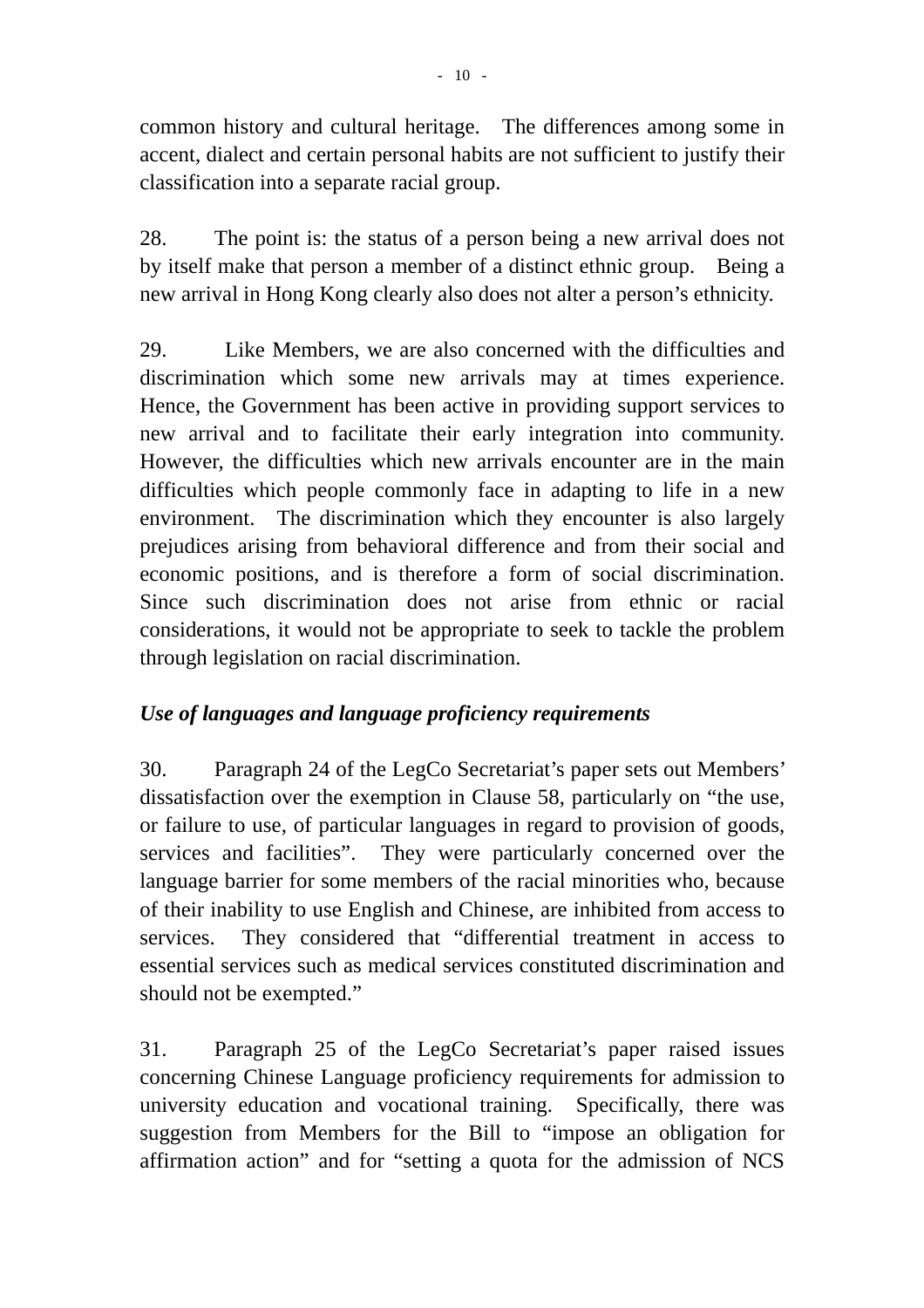students". Members also suggested that vocational training institutes should be given "sufficient resources to meet the training needs of ethnic minorities". For clarity of understanding, Members may note that Clause 58 deals with the use or failure to use a language in communication and does not concern language requirement for admission to universities.

32. In regard to Clause 58 of the Bill, we should highlight that although the two are often associated, language is not a ground of race. Discrimination on the ground of race and discrimination on the ground of language or the use of it are also separate issues. Thus, we consider that people ought not be penalised under this Bill for discrimination on the ground of race simply because of their use of particular languages or failure to use particular languages in communication.

33. Moreover, as stated in paragraph 26 of the LegCo Secretariat's paper, we are of the view that that it would not be practicable for service providers, either in the public or private sectors, to conduct their activities and business in all languages or in the language of their client/customer's choice. For reference and comparison, Members may note that the UN chooses its official and working languages<sup>3</sup>. We also believe that service providers who target their service at specific ethnic groups will conduct their business in the appropriate language as is necessary and reasonably practicable. We consider this approach to be pragmatic and in the interest of the community as a whole.

34. With regard to government services, we have apprised Members of the various arrangements in courts, hospitals and other front-line departments in providing assistance, where necessary, to members of ethnic minorities who are unable to speak either English or Chinese. We also informed Members of the programmes undertaken to help learning of the Chinese language by ethnic minorities, not only for the purpose of facilitating their access to services in daily life but also, more importantly, to promote their integration into the local community. We consider this

 $\overline{a}$ 

<sup>3</sup> The official languages of the UN are Arabic, Chinese, English, French, Russian and Spanish; the UN Secretariat uses two working languages, English and French. At UN meetings, if a delegation wishes to speak in a language that is not an official language, the delegation is required to supply an interpreter to interpret the statement or translate it into one of the official languages.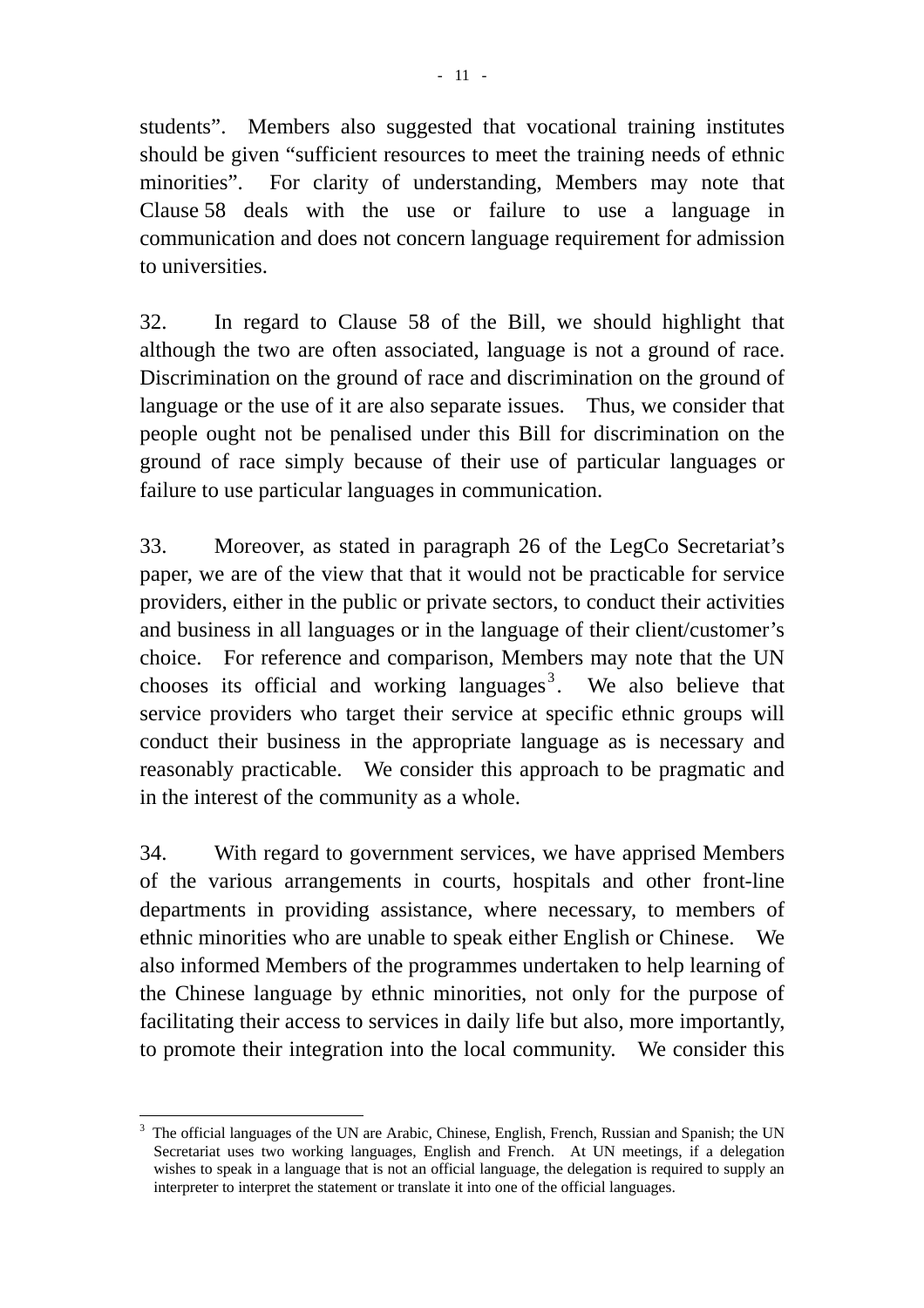approach to be appropriate and will continue to improve and strengthen our support services in the light of experience and needs.

35. Having regard to the principles and practicability, as well as the overriding objective for integration of the community, we do not propose to make the use of particular languages or the failure to use particular languages in communication unlawful under the Bill. However, we do, as we have repeatedly highlighted, appreciate the difficulties faced by those members of the ethnic minorities who are unable to use Chinese or English. We should also, in this connection, reiterate our firm commitment to providing (and to continue to improve) the support measures for the ethnic minorities to improve their language abilities and to facilitate their integration into community.

36. In regard to education and vocational training, we have, in various papers<sup>4</sup> submitted to Members and in discussions at previous meetings, explained in detail Government's policy on education for the ethnic minorities (including the support measures taken to facilitate learning and teaching of NCS students), as well as efforts made to further enhance the flexibility in the application of the Chinese Language requirement for the admissions of NCS students into UGC-funded institutions, in appreciation of the circumstances of those NCS students who may have greater difficulties in learning Chinese than their Chinese-speaking counterparts. Please also refer to paragraph 22 above.

37. Specifically on the question of "affirmative action" and setting of quota for admission to universities, we have, in LC Paper No CB(2)1152/06-07(02) issued on 28 February 2007, explained the development and concept of affirmation action, the problems and complexities involved, as well as the policy and legal considerations for

 $\frac{1}{4}$  LC Paper No. CB(2)884/06-07(02) on "Support measures for non-Chinese speaking students", issued 16 January 2007;

LC Paper No. CB(2)2642/05-06(04) on "Education for children of ethnic minorities" previously issued for discussion at the meeting of the Panel on Education on 10 July 2006, and circulated to the Bills Committee on 16 January 2007;

LC Paper No. CB(2)1019/06-07(01) on "Education for the ethnic minorities", issued 5 February 2007;

LC Paper No. CB(2)1351/06-07(02) entitled "Follow-up information on education for the ethnic minorities", issued 23 March 2007; and

LC Paper No. CB(2)2573/06-07(01)entitled "Flexibility in the Application of Chinese Language Requirement for the Admission of Non-Chinese Speaking Students into UGC-funded Institutions", issued 30 July 2007.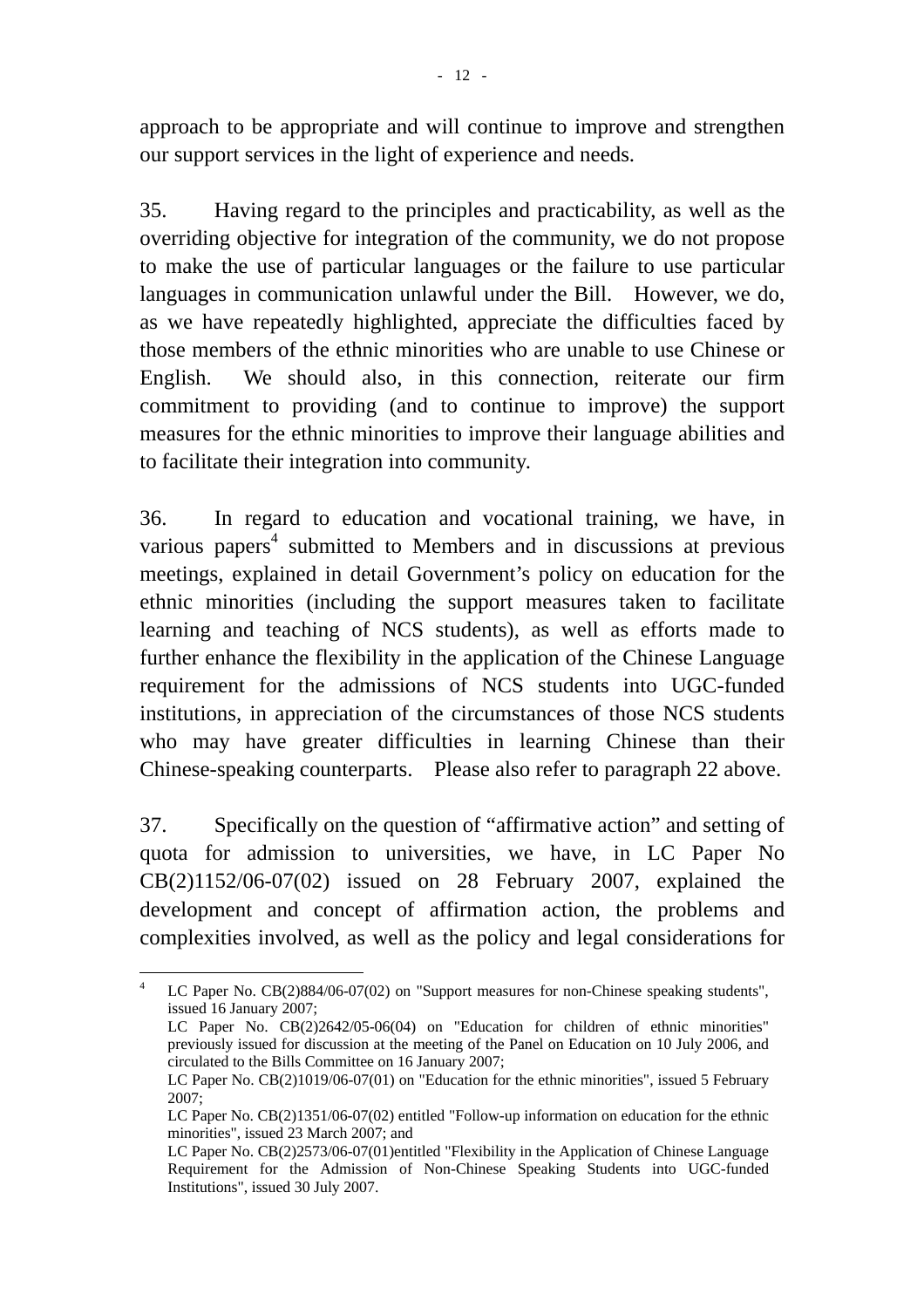our proposal not to impose such requirement under the Bill. We should reiterate our position that "we are mindful of the need to advance the opportunities of the ethnic minorities while not undermining the rights of other individuals in the community to compete on equal terms. In particular, we are cautious that we should not introduce measures which, while seeking to promote the interest of some, would pose undue hardship on other members of the community or could result in discrimination against those who are not members of the targetted racial group."

38. The same consideration applies in the field of education. We therefore do not propose to impose a mandatory requirement for affirmative action to be taken in regard to admission of ethnic minorities into universities.

39. We would take this opportunity also to address Members' earlier request for information on the number of local NCS students currently studying in local universities. As the Education Bureau (EDB) has confirmed with all UGC-funded institutions, the latter do not collect information about students' ethnicity or NCS background and hence cannot provide the number of local NCS students currently studying at universities. However, beginning from the 2006/07 school year, the EDB has started to collect information on students' ethnicity and spoken language at home from Primary 1 to Secondary 7 through the annual Student Enrolment Survey. With this, the EDB has now sought the assistance of the UGC-funded institutions to trace the articulation of NCS students to further studies in local universities starting from the 2007/08 academic year. We will update Members when the relevant information is available.

40. Notwithstanding the initiatives taken on data collection, Members will understand that there are confounding variables which affect students' articulation to further studies. Hence it will be over-simplified to correlate the results with just the ethnicity/NCS background of the students. For similar reasons, it is not appropriate to draw conclusions on the effectiveness of the Administration's educational support measures for NCS students on the basis of these statistics alone.